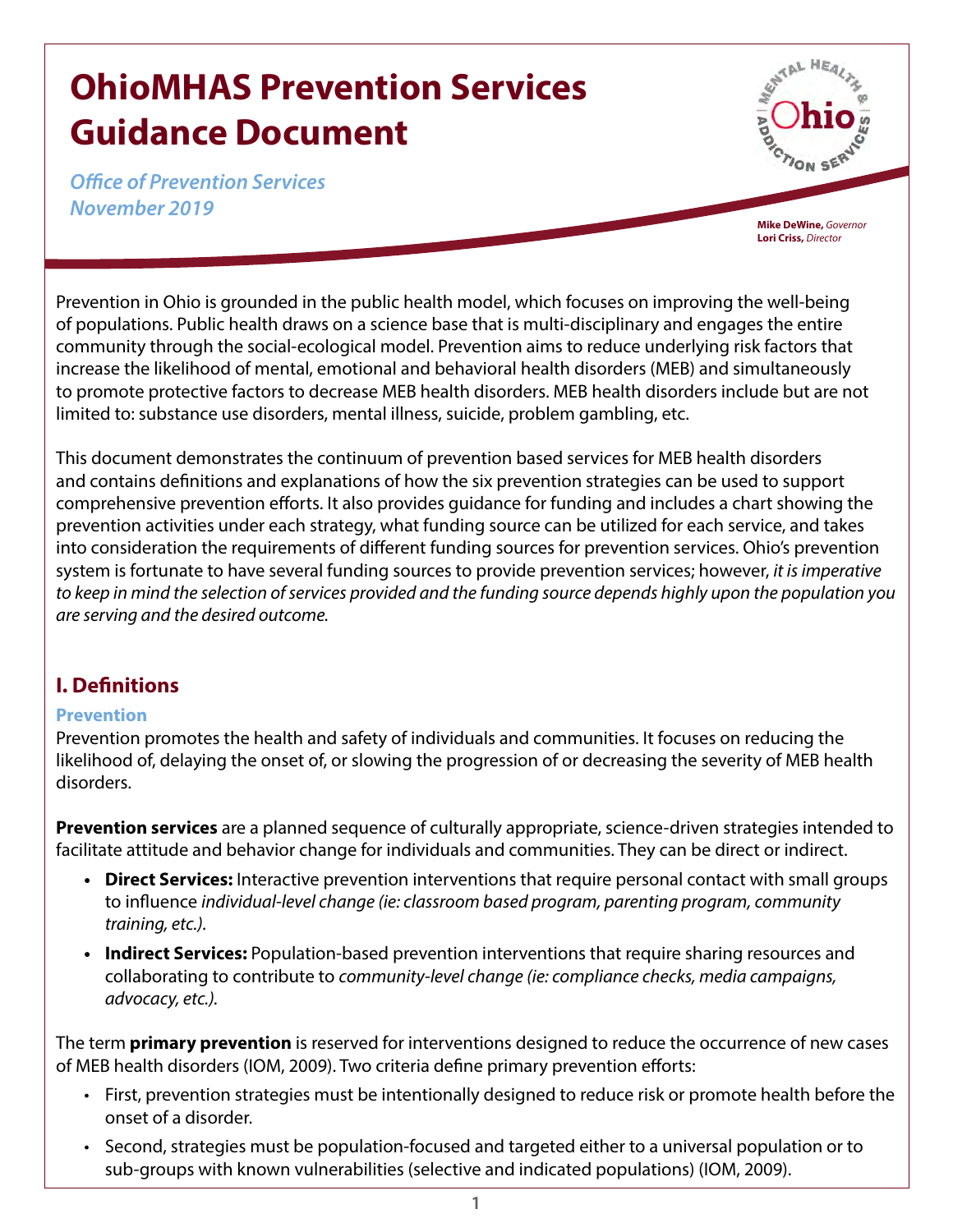Primary prevention should include a variety of strategies that prioritize populations with different levels of risk. Specifically, prevention strategies can be classified using the Institute of Medicine Model of Universal, Selective, and Indicated, which classifies preventive interventions by priority population. The definitions for these population levels of risk are:

- Universal: "Targeted to the general public or a whole population group that has not been identified on the basis of individual risk. The intervention is desirable for everyone in that group" (IOM, 2009 p. xxix).
- **• Selective:** "Targeted to individuals or to a subgroup of the population whose risk of developing mental, emotional or behavioral disorders is significantly higher than average. The risk may be imminent or it may be a lifetime risk. Risk groups may be identified on the basis of biological, psychological, or social risk factors that are known to be associated with the onset of a disorder. Those risk factors may be at the individual level for non-behavioral characteristics (e.g., biological characteristics such as low birth weight), at the family level (e.g., children with a family history of substance abuse but who do not have any history of use), or at the community/population level (e.g., schools or neighborhoods in high-poverty areas)" (IOM, 2009 p. xxviii).
- **• Indicated:** "Targeted to high-risk individuals who are identified as having minimal but detectable signs or symptoms that foreshadow mental, emotional, or behavioral disorder, as well as biological markers that indicate a predisposition in a person for such a disorder but who does not meet diagnostic criteria at the time of the intervention" (IOM, 2009 p. xxvi).

*These primary prevention interventions are fundable by any OhioMHAS prevention funding stream.*

## **Early Intervention (previously known as secondary prevention)**

Early intervention is an integral part of the continuum of prevention-based services. These interventions happen after serious risk factors have already been discovered or early in disease progression soon after diagnosis. The goal is to halt or slow the progress of disease in its earliest stages. Early interventions are implemented through a comprehensive developmental approach that is collaborative, culturally sensitive, and geared towards skill development and/or increasing protective factors.

The only **OhioMHAS prevention funding streams that can fund early intervention services are Problem Gambling, General Revenue Funds (State GRF), Early Childhood Mental Health (ECMH), and if applicable the Mental Health Block Grant.** These services can also be funded by local levy funds and other funds from foundations, civil organizations, etc. While early intervention and those interventions implemented to slow the progression or decrease the severity of a MEB health disorder are allowable prevention services, *the SAPT Block Grant prevention funding cannot be used on these services.*

## **Recovery Support (previously known as tertiary prevention)**

Recovery support or relapse prevention focuses on helping people manage complicated, long-term health problems such as diabetes, substance use disorders, mental health disorders, etc. The goal is to prevent further physical deterioration and maximize quality of life. Ohio's definition of recovery is, "the personal process of change in which Ohio residents strive to improve their health and wellness, resiliency, and reach their full potential through self-directed actions."

Activities or interventions that are implemented to assist individuals with maintaining their recovery of an MEB health disorder are not classified as prevention services. These services are identified as recovery support or services that support individuals' abilities to live productive lives in the community. *Therefore, recovery services are not considered prevention services and cannot be funded by any OhioMHAS prevention funding stream, without exception.*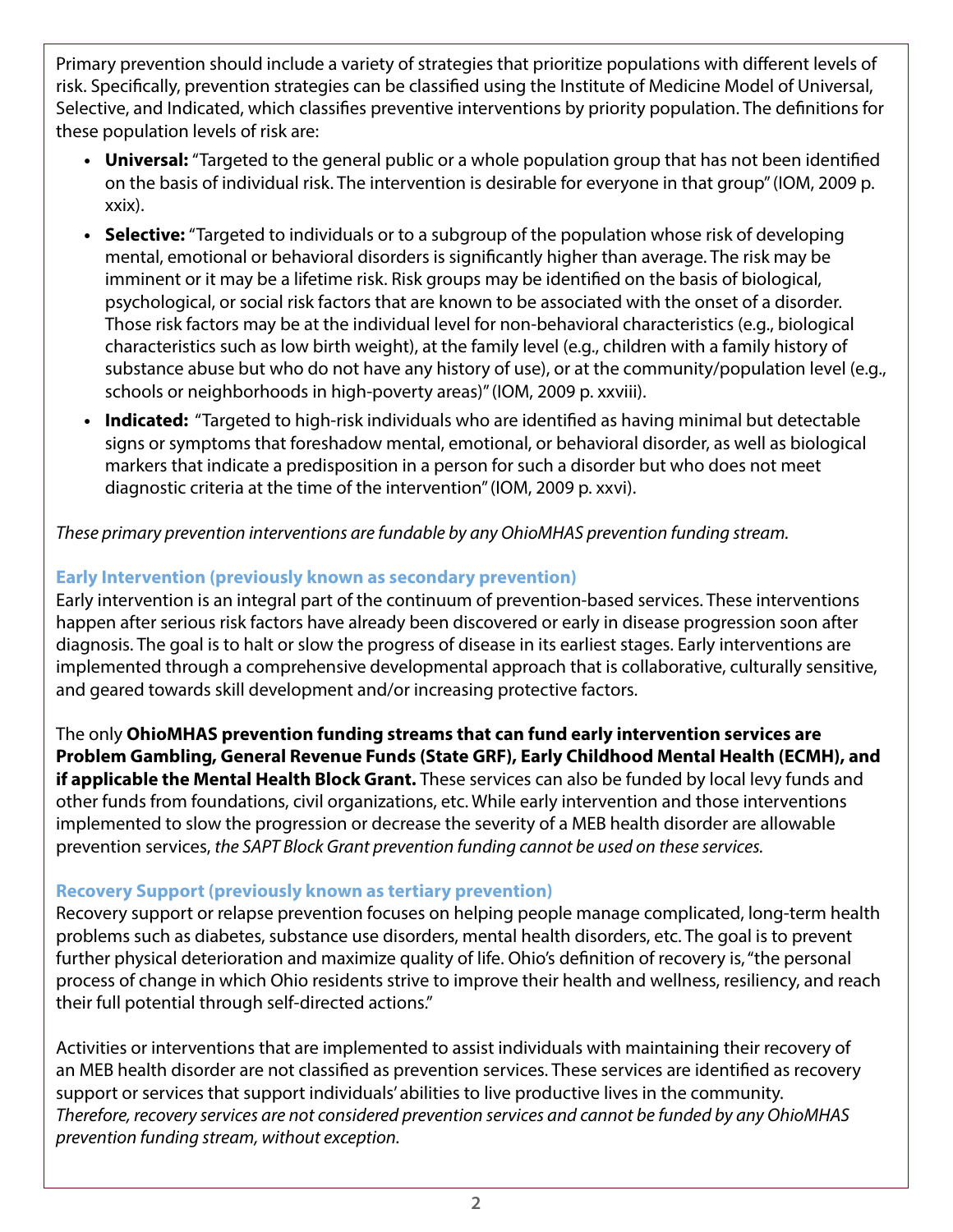Therefore, primary prevention services *exclude* clinical assessment, treatment, recovery support services, relapse prevention, case management (individualized assistance and advocacy to ensure that needed services are offered and procured) or medication services of any type. It also *excludes* working with only one individual at a time except in instances when a prevention professional must use the *Problem Identification & Referral Strategy* to screen and refer an individual enrolled in a direct prevention service that is identified as possibly needing or being able to benefit from services that exceed the scope of prevention.

## **Health Promotion**

Health promotion interventions are universal efforts to enhance an individuals' ability to achieve developmentally appropriate tasks (developmental competence) and a positive sense of self-esteem, mastery, well-being, social inclusion, and to strengthen their ability to cope with adversity (IOM, 2009 p.66). These services can be provided across the entire continuum of care. The majority of these services can be funded by local levy funds, state funds and other funds such as foundations, civil organizations, etc. *Limited services in this category that meet the primary prevention definition may be funded under the SAPT Block Grant.*

## **II. Prevention Strategies**

This guidance is based on a model for how the Substance Abuse and Mental Health Services Administration/ Center for Substance Abuse Prevention's (SAMHSA/CSAP) six prevention strategies are to be implemented for the greatest impact in Ohio's communities. Strategies implemented are based on the result of the Strategic Prevention Framework which begins with: assessment of needs, resources and readiness conducted as part of the community planning process. This ensures funded prevention interventions will address community risk and protective factors to reduce MEB health disorders. All six strategies in appropriate proportions are needed as part of a comprehensive prevention approach. *Communities receive the greatest benefit when a comprehensive public health approach is used that combines all six strategies in the appropriate balance to address the needs of universal, selective and indicated populations in their own unique community (IOM 2009, p.64).*

- **• Prevention education** and **environmental strategies** strategies *are the two key* prevention strategies, due to the intervention strength they have to influence attitude, behavior and status. *Therefore, conducting either* **prevention education** *or* **environmental strategies** *alone is considered effective prevention.* 
	- **• Prevention Education:** This strategy focuses on the delivery of services to target audiences with the intent of increasing knowledge and skills as well as influencing attitude and/or behavior. It involves two-way communication and is distinguished from information dissemination by the fact that interaction between educator/facilitator and participants is the basis of the activities. Activities influence critical life skills and social/emotional learning including decision-making, refusal skills, critical analysis and systematic judgment abilities. Prevention education is not equivalent to psychosocial education, which is helping a diagnosed individual increase awareness and knowledge of the nature, extent and harmful effects of their behavioral health disorder.
	- **• Environmental:** This strategy seeks to establish or change standards or policies to reduce the incidence and prevalence of behavioral health problems in a population. This is accomplished through media, messaging, policy and enforcement activities conducted at multiple levels in the social-ecological model.
- The following four supplemental strategies support the implementation of the two key strategies. *These strategies may not be used alone and must be done in conjunction with either Education or Environmental strategies.*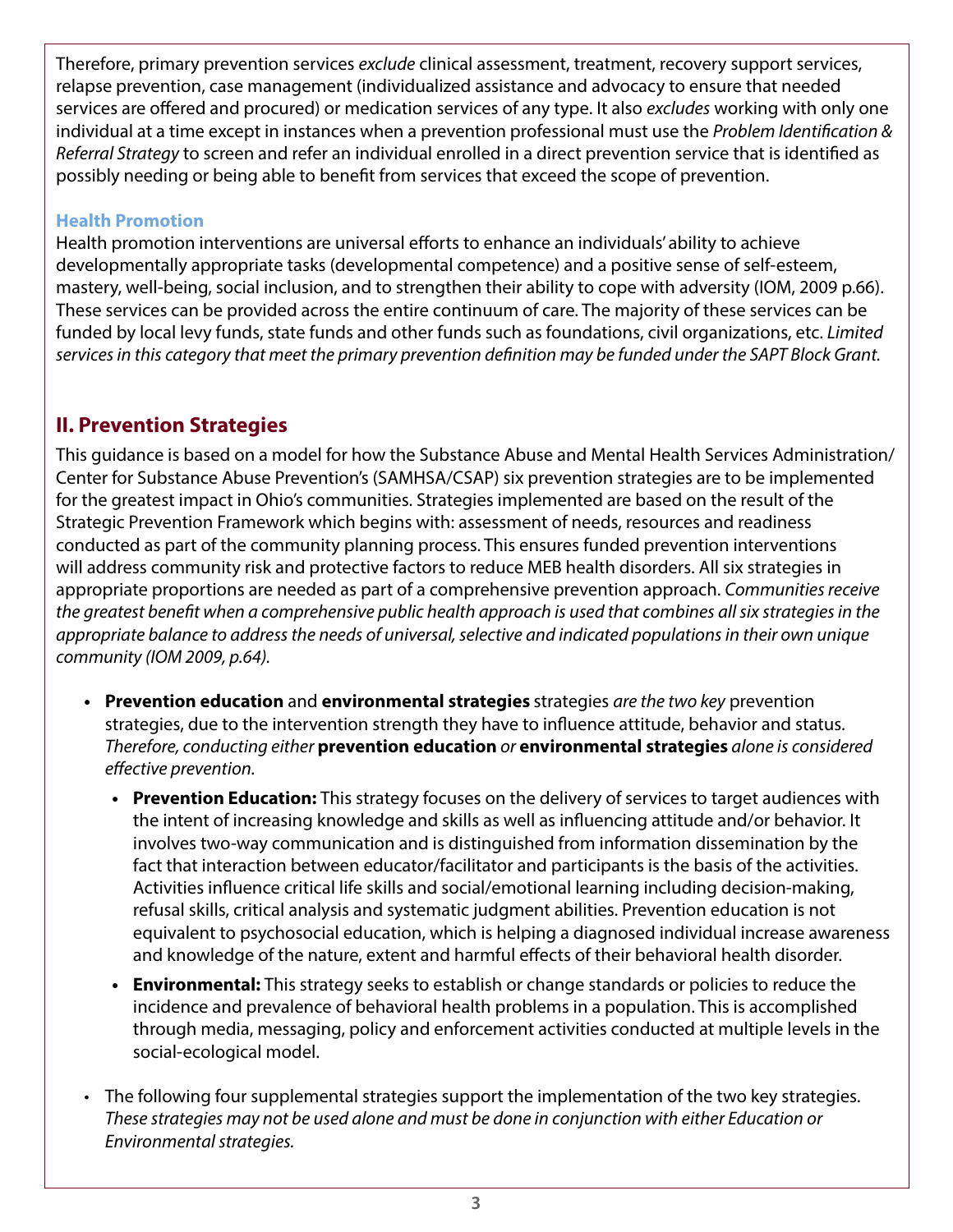- **• Alternatives:** This strategy focuses on providing opportunities for positive behavior support as a means of reducing risk taking behavior and reinforcing protective factors. Alternative programs include a wide range of social, cultural and community service/volunteer activities. **Alternative activities** must be conducted as a part of a larger comprehensive prevention effort. Otherwise, they are merely a fun activity that cannot be distinguished from healthy participation in community life.
- **• Community-Based Process:** This strategy focuses on enhancing the ability of the community to provide prevention services through organizing, training, planning, interagency collaboration, coalition building and/or networking. **Community-based process** activities are essential to effectively implementing an environmental strategy. Planning and meeting must result in the selection of either a prevention education or environmental strategy to allow for the return on investment of the community's resources invested in the coalition building, capacity building and planning processes.
- **• Information Dissemination:** This strategy focuses on building awareness of mental, emotional and behavioral health and the impact on individuals, families and communities, as well as the dissemination of information about prevention services. It is characterized by one-way communication from source to audience. **Information dissemination** provides a foundation for community-based process to engage and mobilize communities into action. Although prevention strategies can be implemented without the foundation of information dissemination and community-based process, these interventions tend to lack the benefits resulting from broadbased community support and opportunities for expansion and quality improvement.
- **• Problem Identification & Referral:** This strategy focuses on referring individuals who are *currently involved in primary prevention services and who exhibit behavior that may indicate the need for a behavioral health assessment.* This strategy does not include clinical assessment, treatment for behavioral health disorders, or SBIRT (Screening Brief Intervention and Referral to Treatment) services. The **problem identification and referral strategy** is implemented when an individual enrolled in a direct service is identified as possibly needing or may benefit from services that exceed the scope of prevention.

## **III. Funding Ohio's Prevention Service System**

OhioMHAS primarily supports the prevention service delivery system through allocations to the Mental Health/Alcohol and Drug Addiction Services Boards. A small amount of grant funds are also utilized to support state-wide initiatives.

## **Prevention Certification**

Agencies providing prevention services and strategies funded through OhioMHAS must be a certified prevention agency, unless exempted through administrative rule, and must be staffed by qualified, credentialed individuals as described in administrative rule ([http://codes.ohio.gov/oac/5122-29-20\)](http://codes.ohio.gov/oac/5122-29-20). Workforce development expenses specifically related to evidence-based prevention approved by the Ohio Chemical Dependency Professionals Board for prevention registered clock hours are allowable under all funding sources. Allowable expenses include training that contributes to, and the application fee for, the Ohio Certified Prevention Assistant, Specialist, and Consultant credentials and renewals. OhioMHAS prevention funding *cannot* be used to support training and application expenses for credentials other than the three listed.

## **Billing Method**

Community prevention efforts benefit all Ohioans through a number of programs at the local and state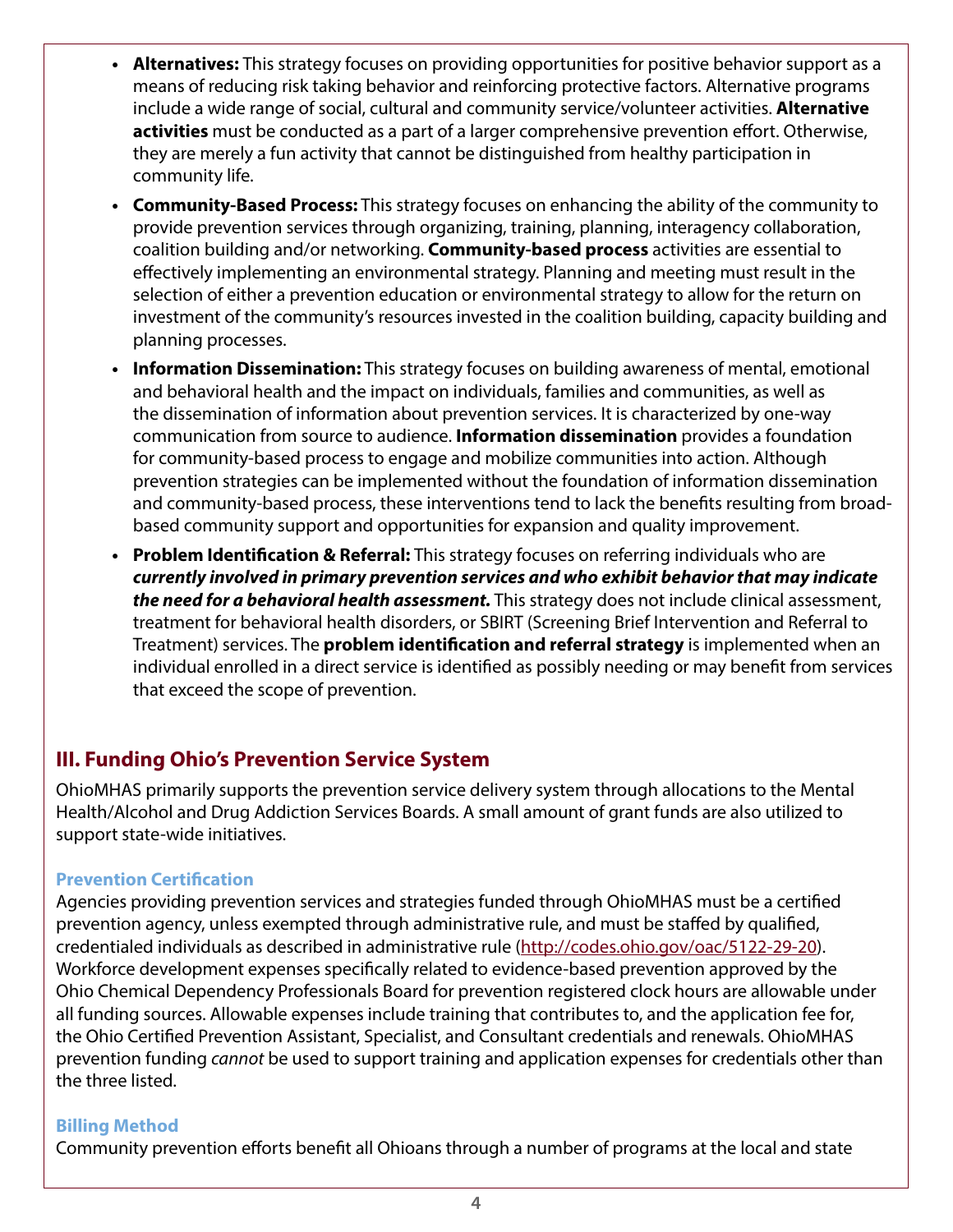levels. A fee for unit of service billing method is not optimal for funding modern, public health approaches to community prevention, because the unit method is based on a treatment model of providing discrete services to individuals. OhioMHAS strongly recommends that communities explore other billing methods that facilitate the integration of OhioMHAS funded strategies with those funded by other federal, state and local entities into a comprehensive plan for collective community impact.

## **SAPT Block Grant and General Revenue Funding**

All prevention interventions funded through Substance Abuse Prevention and Treatment (SAPT) Block Grant and State General Revenue Funds (GRF) must be in alignment with federal prevention National Outcome Measures, be based on data-driven decision-making, provide some level of evidence (according to SAMSHA's definitions [https://captus.samhsa.gov/prevention-practice/defining-evidence-based/samhsa](https://captus.samhsa.gov/prevention-practice/defining-evidence-based/samhsa-criteria)[criteria\)](https://captus.samhsa.gov/prevention-practice/defining-evidence-based/samhsa-criteria) of prior effectiveness, and produce measureable outcomes reported annually.

*Any activity that is not primary prevention or that is not specifically substance abuse prevention is not permitted to be funded with Substance Abuse Prevention and Treatment (SAPT) Block Grant prevention funding.* (See 45 CFR 96.124 and 45 CFR 96.125.) Therefore, services such as Screening, Brief, Intervention & Referral to Treatment (SBIRT), testimonials by individuals in recovery, needle exchanges or other HIV prevention activities, food purchases that are not inherently part of an evidence-based program, case management, which includes continual individualized assistance and advocacy to ensure that needed services are offered and procured or any relapse prevention such as psycho-social education for individuals in recovery are *not* permitted to be funded with OhioMHAS SAPT Block Grant prevention funds. Additionally, overdose prevention drugs such as Naloxone or projects related to overdose prevention such as Project DAWN are also *not* permitted to be funded with any OhioMHAS SAPT Block Grant prevention funds, without exception. These types of projects are medical interventions not behavioral health prevention interventions. Although, SAMHSA does allow for SAPT prevention funds to be utilized to support overdose prevention education, the redirection of primary prevention dollars from community resources to support this effort is unnecessary. The Ohio Department of Public Safety has already developed a local naloxone education assistance training for EMS, which is available free online, and the Ohio Department of Health provides overdose education and naloxone distribution programs in which training is provided by a trained opioid overdose prevention educator. Also, no administrative services are permitted to be provided with SAPT Block Grant prevention set-aside funds unless they are directly related to the cost of the program and can be justified as such.

## **Funding Alignment**

All OhioMHAS funded prevention services must be in alignment with federal and state funding source priorities and produce measureable outcomes. Different funding sources have varied reporting requirements and restrictions for use of funds.

The Prevention Service Table chart below details prevention services by strategy, whether they are direct or indirect, and the permissible funding sources.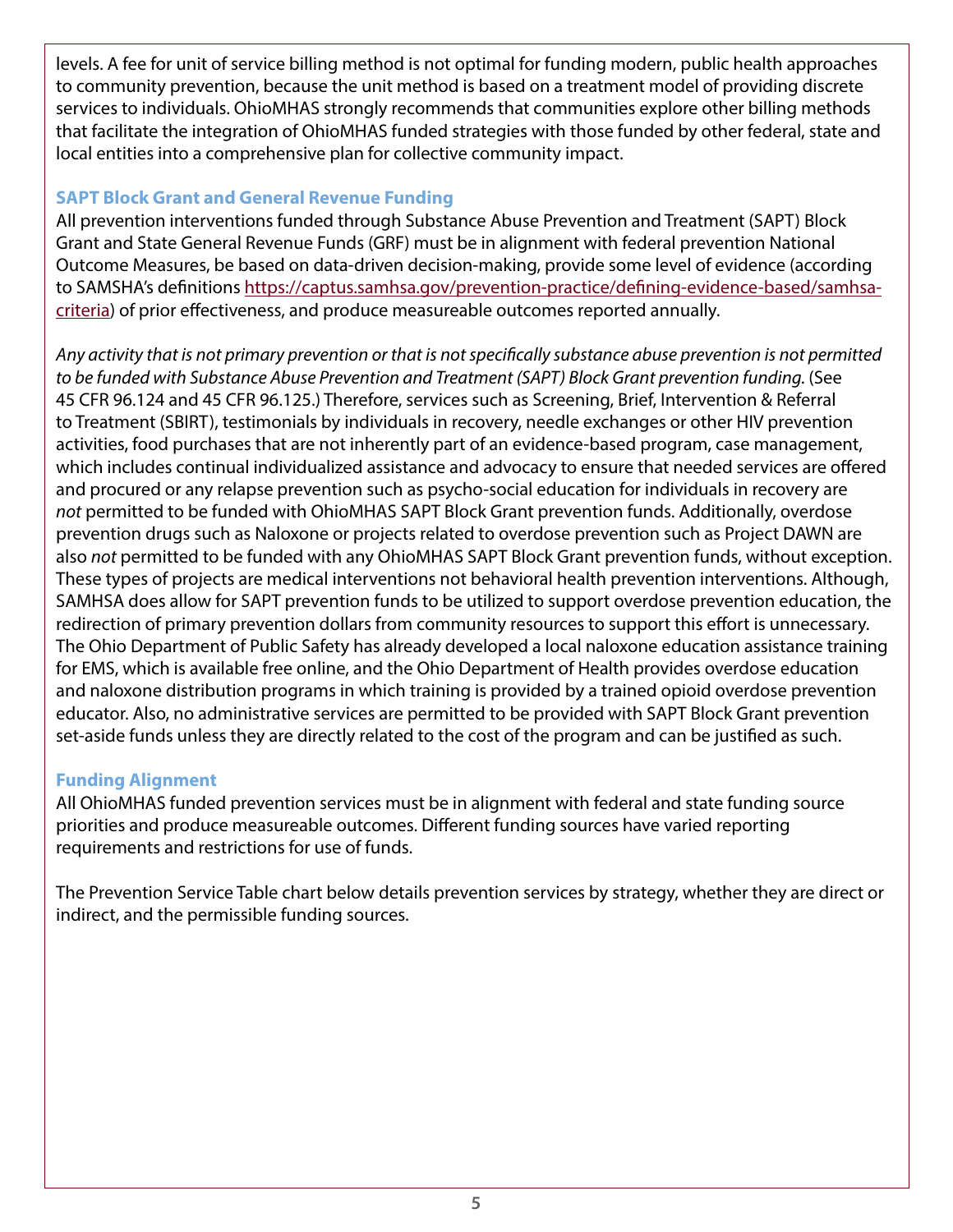# **IV. Prevention Service Table**

| <b>Activity by Strategy</b>                                                                                                                                                                                                                                                                                                                                                                                                                                                                                                                 |               | Type     | <b>Eligible Funding Source</b>       |              |                         |                  |                                   |          |
|---------------------------------------------------------------------------------------------------------------------------------------------------------------------------------------------------------------------------------------------------------------------------------------------------------------------------------------------------------------------------------------------------------------------------------------------------------------------------------------------------------------------------------------------|---------------|----------|--------------------------------------|--------------|-------------------------|------------------|-----------------------------------|----------|
| Education Focuses on the delivery of services to target audiences with the intent of increasing knowledge<br>and skills and influencing attitude and/or behavior. Involves two-way communication and is distinguished<br>from information dissemination by the fact that interaction between educator/facilitator and participants is<br>the basis of the activities. Must influence critical life skills and social/emotional learning including decision-<br>making, refusal skills, critical analysis and systematic judgment abilities. | <b>Direct</b> | Indirect | <b>SAPT</b><br><b>Block</b><br>Grant | <b>MHBG</b>  | <b>Problem Gambling</b> | <b>State GRF</b> | <b>Local Levy</b><br>Funds        | Medicaid |
| Classroom or Small Group Programming                                                                                                                                                                                                                                                                                                                                                                                                                                                                                                        | X             |          | $\times$                             | X            | Χ                       | X                | X                                 |          |
| Parenting and Family Education/Skills Training                                                                                                                                                                                                                                                                                                                                                                                                                                                                                              | $\chi$        |          | $\mathsf{X}$                         | $\mathsf{X}$ | $\mathsf{X}$            | $\overline{X}$   | $\overline{X}$                    |          |
| Peer Prevention Leader and Peer Prevention Educator Programs                                                                                                                                                                                                                                                                                                                                                                                                                                                                                | X             |          | $\times$                             | X            | $\times$                | $\times$         | X                                 |          |
| Early Childhood Mental Health (ECMH) Consultation Programs                                                                                                                                                                                                                                                                                                                                                                                                                                                                                  | X             |          |                                      | X            |                         | X                | X                                 |          |
| Environmental Seeks to establish or change standards or policies to influence the incidence and<br>prevalence of behavioral health problems in a population. This is accomplished through media, messaging,<br>policy and enforcement activities conducted at multiple levels.                                                                                                                                                                                                                                                              | <b>Direct</b> | Indirect | <b>SAPT</b><br><b>Block</b><br>Grant | <b>MHBG</b>  | <b>Problem Gambling</b> | <b>State GRF</b> | <b>Local Levy</b><br><b>Funds</b> | Medicaid |
| <b>Access &amp; Availability</b>                                                                                                                                                                                                                                                                                                                                                                                                                                                                                                            |               |          |                                      |              |                         |                  |                                   |          |
| <b>Compliance Checks</b>                                                                                                                                                                                                                                                                                                                                                                                                                                                                                                                    |               | $\chi$   | X                                    |              | X                       | $\times$         | X                                 |          |
| Interventions Addressing Location, Restrictions and/or Density of Alcohol Sales Outlets                                                                                                                                                                                                                                                                                                                                                                                                                                                     |               | $\chi$   | X                                    |              | X                       | X                | X                                 |          |
| <b>Product Pricing/Placement</b>                                                                                                                                                                                                                                                                                                                                                                                                                                                                                                            |               | X        | X                                    |              | X                       | X                | X                                 |          |
| Server/Seller Training                                                                                                                                                                                                                                                                                                                                                                                                                                                                                                                      |               | $\times$ | X                                    |              | $\overline{X}$          | X                | X                                 |          |
| Norms Change                                                                                                                                                                                                                                                                                                                                                                                                                                                                                                                                |               |          |                                      |              |                         |                  |                                   |          |
| Media Campaign (Billboards, PSA's, Social Media, etc.)                                                                                                                                                                                                                                                                                                                                                                                                                                                                                      |               | X        | X                                    | X            | X                       | X                | X                                 |          |
| Media Literacy                                                                                                                                                                                                                                                                                                                                                                                                                                                                                                                              |               | X        | X                                    |              | X                       | Χ                | X                                 |          |
| Social Norms Marketing Campaign                                                                                                                                                                                                                                                                                                                                                                                                                                                                                                             |               | X        | X                                    | X            | X                       | X                | X                                 |          |
| <b>Policy/Practice Change</b>                                                                                                                                                                                                                                                                                                                                                                                                                                                                                                               |               |          |                                      |              |                         |                  |                                   |          |
| Advocacy                                                                                                                                                                                                                                                                                                                                                                                                                                                                                                                                    |               | $\times$ | X                                    |              | X                       | X                |                                   |          |
| <b>Environmental Scan</b>                                                                                                                                                                                                                                                                                                                                                                                                                                                                                                                   |               | χ        | X                                    |              | X                       | Χ                |                                   |          |
| Establish/Review/Change Policy or Practice for Community, School or Workplace (i.e. Environmental<br>Codes, Ordinances, Regulations and Legislation)                                                                                                                                                                                                                                                                                                                                                                                        |               | X        | Χ                                    | X            | X                       | Χ                |                                   |          |